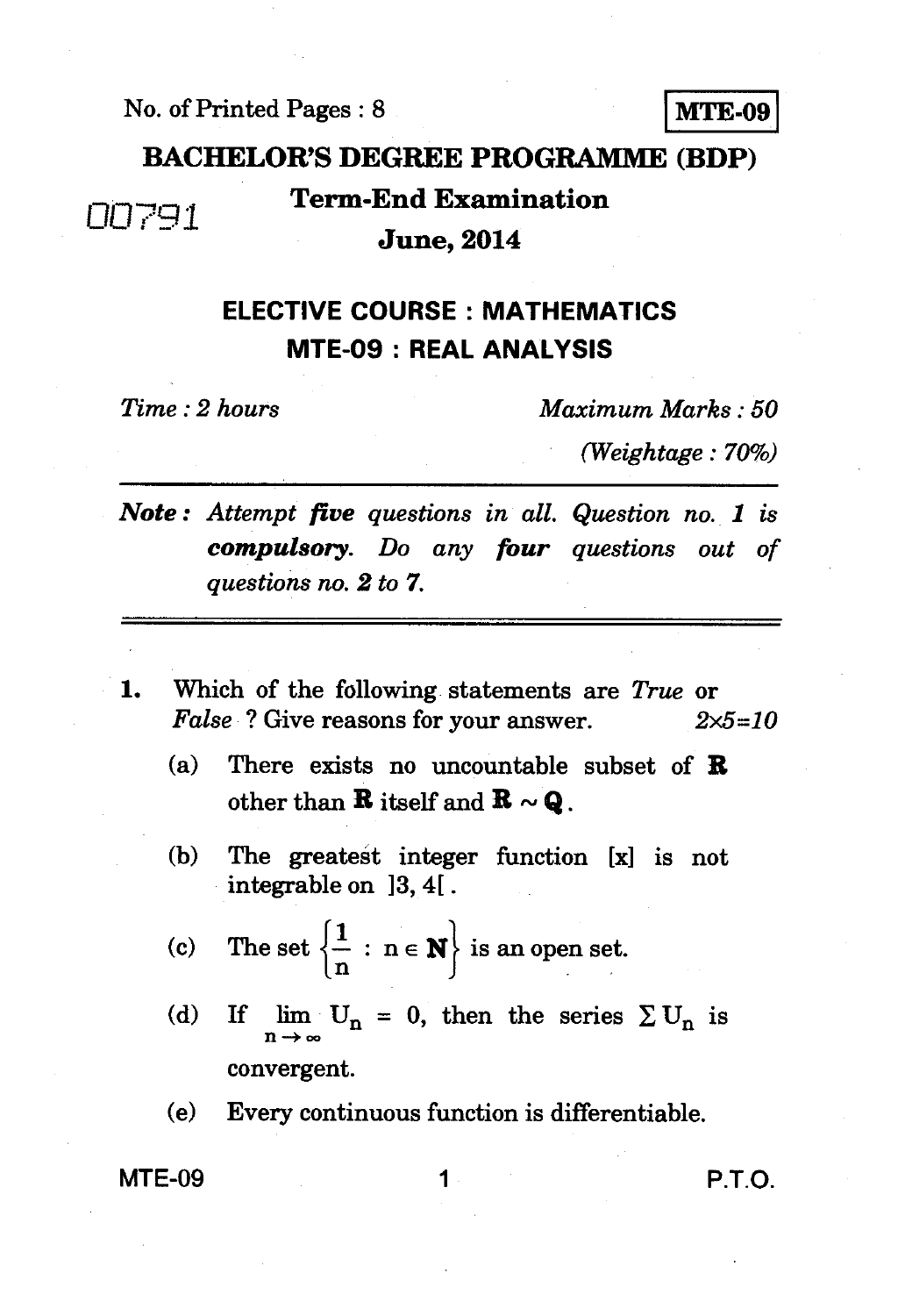- **2.** (a) Prove that the sequence  $\{f_n(x)\}\$ , where  $f_n(x) = x^n$  is uniformly convergent on [0, k], k < 1 and not uniformly convergent on [0, 1].
	- (b) Check whether the function  $f : [1, 2] \rightarrow \mathbb{R}$ defined by  $f(x) = x + e^x$  is one-one or not. Is the function onto ? Justify your answer.
	- (c) Check whether the set  $[1, 2] \cup [2, 3] \cup [3, 4]$ is compact or not. *2*
- **3.** (a) Prove that  $x^4 + 3x + 1 = 0$  has a root in [-1, 1]. *4* 
	- (b) Test for convergence of the following series : 4

(i) 
$$
\frac{1}{1.2} + \frac{1}{2.2^2} + \frac{1}{3.2^3} + \frac{1}{4.2^4} + \cdots
$$
  
(ii)  $\sum \sin \left(\frac{1}{n^2}\right)$ 

(c) Check whether the set  $\left\{\frac{1}{3^n} : n \in \mathbf{Z}\right\}$  is bounded or not. *2* 

**4.** (a) Prove that the function f defined by

$$
f(x) = \begin{cases} 1, & \text{if } x \text{ is rational} \\ \frac{1}{2}, & \text{if } x \text{ is irrational} \end{cases}
$$

is discontinuous at every point of  $\mathbf R$ .

 $\boldsymbol{4}$ 

5

3

**MTE-09** 2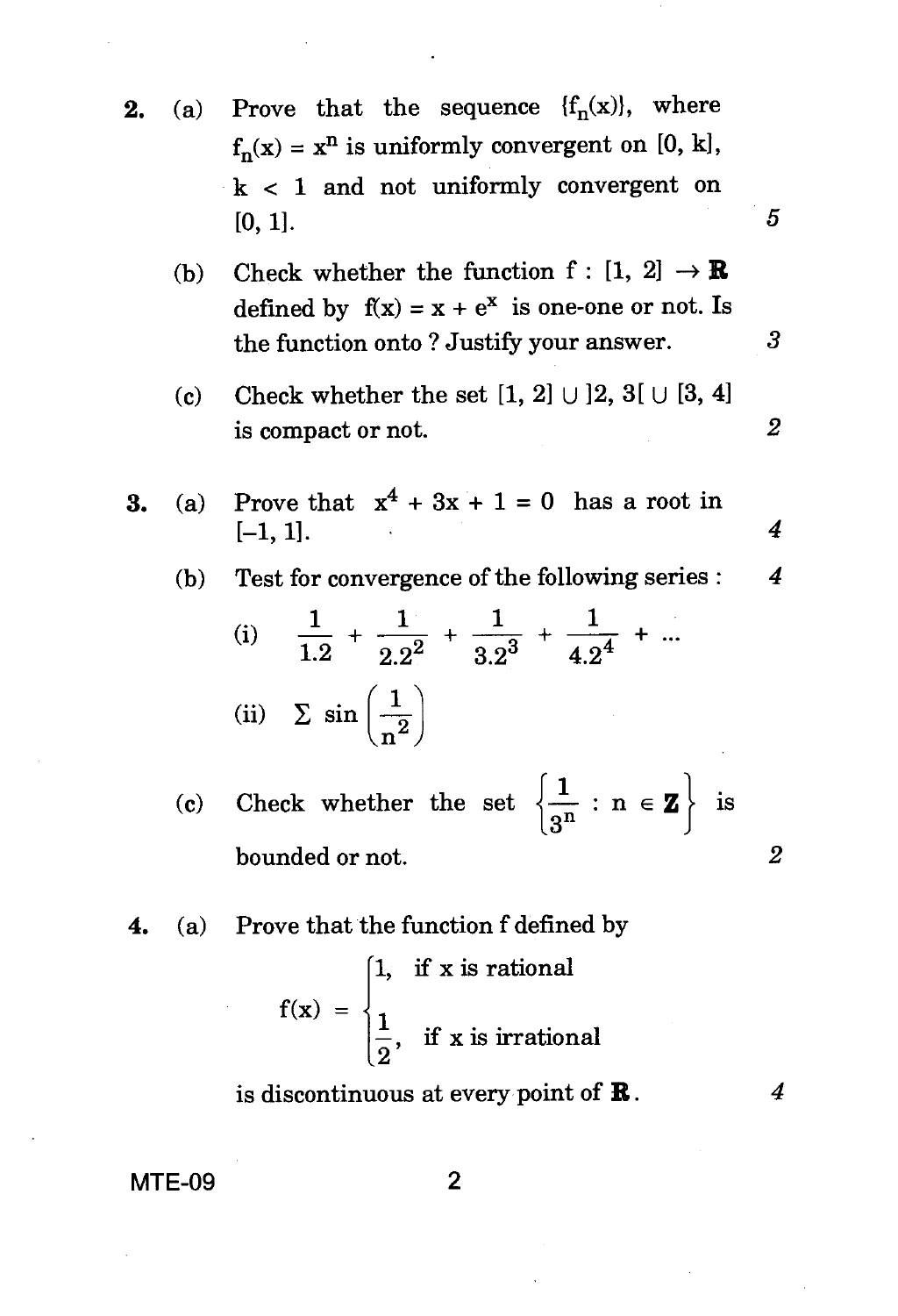(b) Let  $a_n = \frac{x^n}{n!}$ , where  $|x| < 1$ .

Define 
$$
s_n = \frac{5 + 3a_n}{3 + 4a_n}
$$

Show that  $(s_n)$  converges and  $\lim_{n \to \infty} s_n = \frac{5}{3}$ .  $\overline{4}$ 

Show that  $(c)$ 

$$
\lim_{x \to \infty} \left( \frac{x+4}{x+2} \right)^x = e^2
$$
 2

- Represent geometrically the number  $\sqrt{5}$  on  $(a)$ 5. the real line.
	- and conditional  $(b)$ the absolute **Test** convergence of the series  $\sum_{1}^{\infty} \frac{(-1)^{n+1}}{4n+7}$ .  $\boldsymbol{4}$
	- Prove that  $(c)$  $x < -\log(1-x) < x(1-x)^{-1}$ ,  $0 < x < 1$ .  $\boldsymbol{4}$
- $(a)$  Evaluate: 6.

$$
\lim_{x \to 0} \left( \frac{1}{x^2} - \frac{1}{\sin^2 x} \right)
$$
 4

P.T.O.

 $\overline{2}$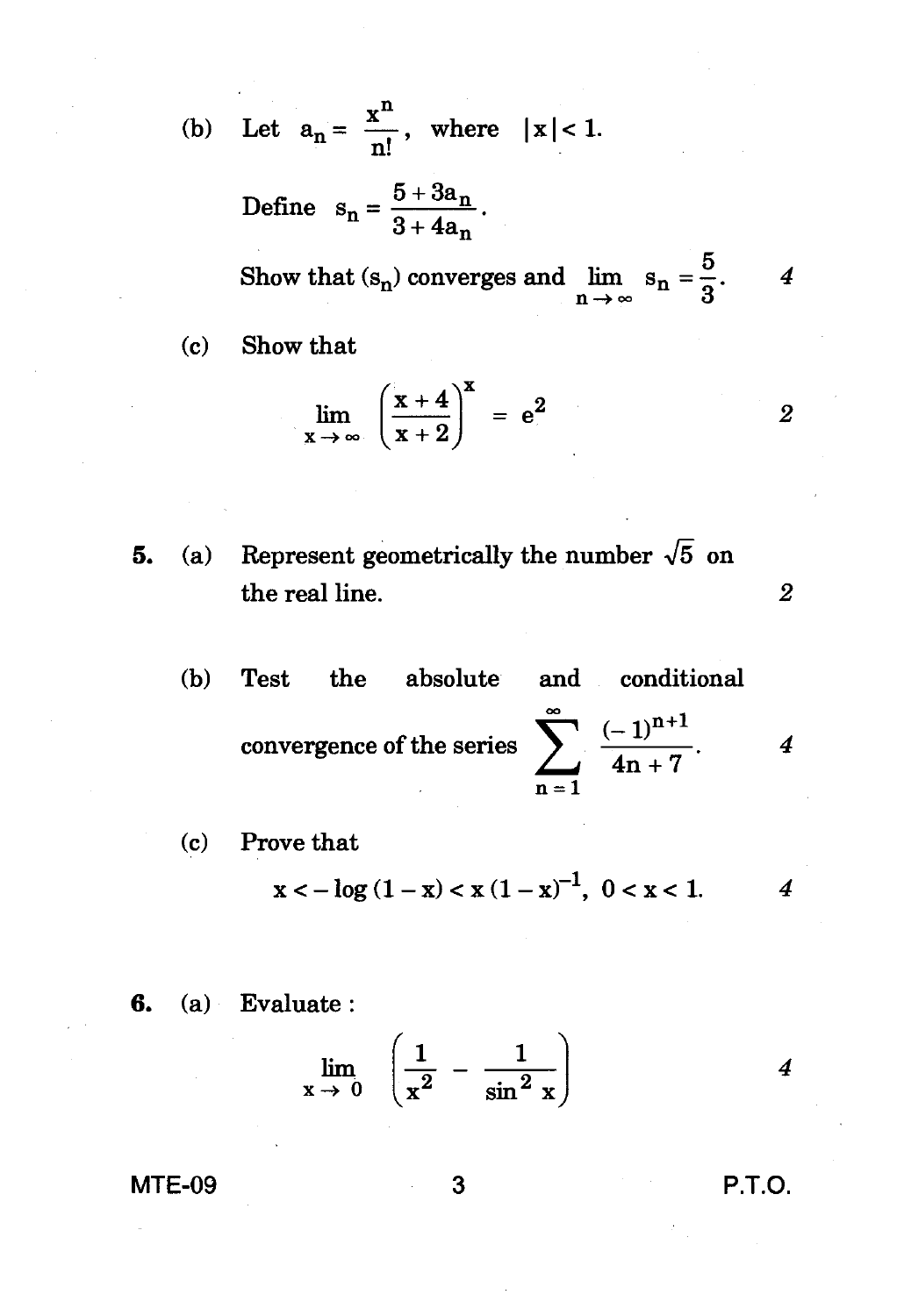(b) If the partition  $P^*$  is a refinement of the partition P of [a, b], then for any bounded function f on [a, b], prove that

$$
U(P^*, f) \leq U(P, f). \qquad \qquad 4
$$

- (c) Find the domain and range of the function  $f(x) = |x| + 3$ . Also draw its graph. 2
- *7.* (a) Find local maximum at local minimum value of the function

$$
f(x) = x^3 - 12x^2 + 45x + 7.
$$

(b) Prove that

$$
\lim_{n \to \infty} \left[ \frac{n^2}{(n^2+1)^{3/2}} + \frac{n^2}{(n^2+2^2)^{3/2}} + \dots + \frac{1}{2\sqrt{2} \cdot n} \right] = \frac{1}{\sqrt{2}}
$$

(c) Prove that  $f(x) = x^2$  is uniformly continuous on [1, 2]. *2* 

**MTE-09 4**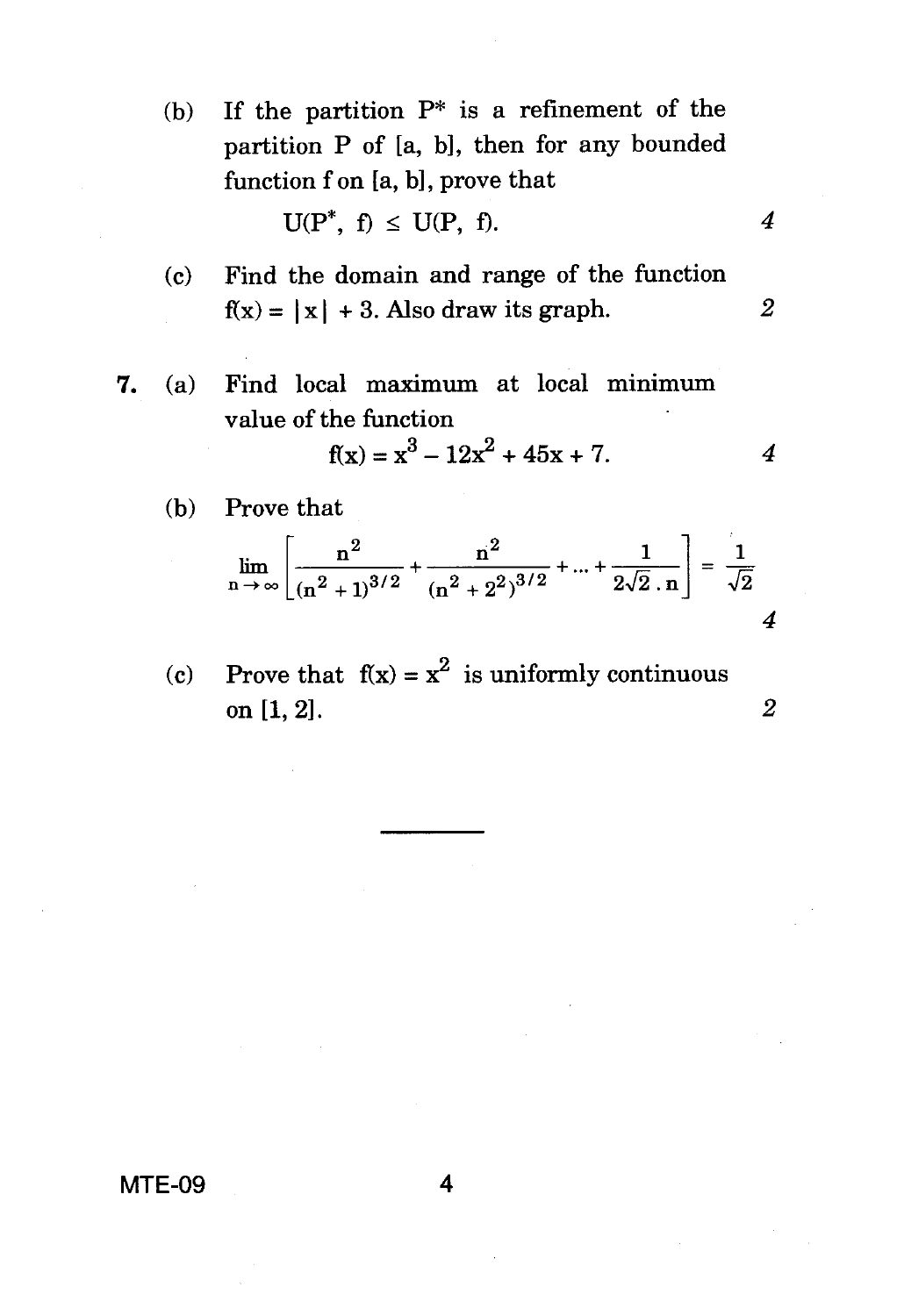एम.टी.ई.-09

## स्नातक उपाधि कार्यक्रम (बी.डी.पी.) सत्रांत परीक्षा

### जून, 2014

### ऐच्छिक पाठ्यक्रम : गणित एम.टी.ई.-09: वास्तविक विश्लेषण

समय : २ घण्टे

अधिकतम् अंक : 50

(कुल का : 70%)

- कुल पाँच प्रश्नों के उत्तर दीजिए । प्रश्न सं. 1 अनिवार्य है । नोट : प्रश्न सं. 2 से 7 में से किन्हीं चार प्रश्नों के उत्तर दीजिए ।
- निम्नलिखित में से कौन-से कथन *सत्य* हैं और कौन-से  $\mathbf{1}$ . *असत्य ?* अपने उत्तर के कारण दीजिए ।  $2 \times 5 = 10$ 
	- (क) स्वयं  ${\bf R}$  और  ${\bf R} \sim {\bf Q}$  के अलावा  ${\bf R}$  का कोई भी उप-समुच्चय अगणनीय नहीं है।
	- (ख) महत्तम पूर्णांक फलन [x], ]3, 4[ पर समाकलनीय नहीं है ।
	- (ग) समुच्चय  $\left\{\frac{1}{n} : n \in \mathbf{N}\right\}$  विवृत समुच्चय है।
	- (घ) यदि  $\lim_{n \to \infty} U_n = 0$ , तो श्रेणी  $\Sigma U_n$  अभिसारी होती है ।
	- (ङ) प्रत्येक संतत फलन अवकलनीय होता है।

#### **MTE-09**

5

**P.T.O.**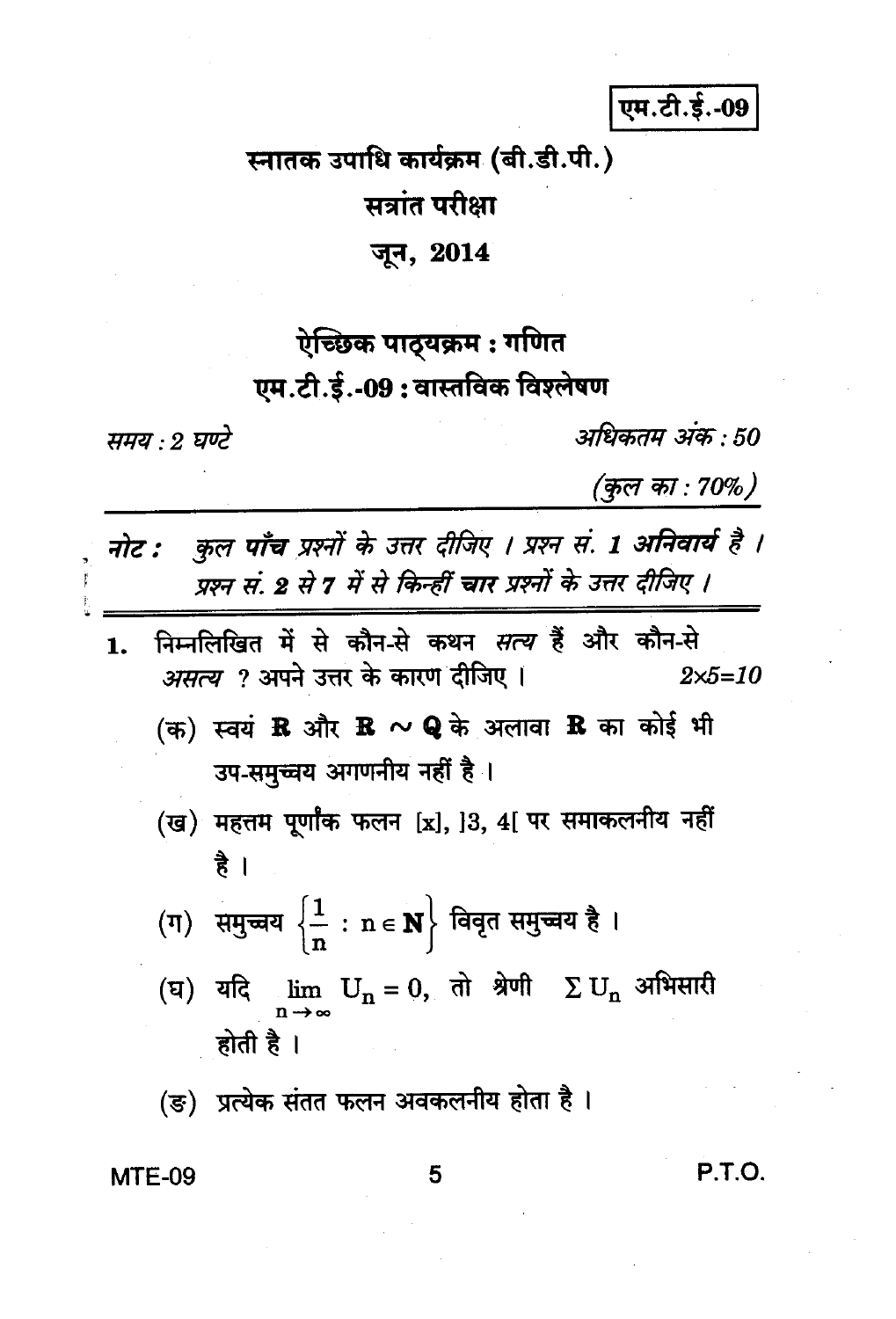- (क) सिद्ध कीजिए कि अनुक्रम { $f_n(x)$ }, जहाँ  $f_n(x) = x^n$ , 2.  $[0, k], k < 1$  पर एकसमानतः अभिसारी है और  $[0, 1]$  पर एकसमानतः अभिसारी नहीं है।
	- (ख) जाँच कीजिए कि  $f(x) = x + e^x$  से परिभाषित फलन  $f:[1, 2] \rightarrow \mathbb{R}$  एकैकी है या नहीं । क्या यह फलन आच्छादी है ? अपने उत्तर की पुष्टि कीजिए ।

5

 $\overline{3}$ 

 $\overline{2}$ 

 $\boldsymbol{4}$ 

 $\overline{2}$ 

 $\boldsymbol{4}$ 

 $4<sup>1</sup>$ 

- (ग) जाँच कीजिए कि समुच्चय [1, 2]  $\cup$  ]2, 3[  $\cup$  [3, 4] संहत है या नहीं ।
- (क) सिद्ध कीजिए कि  $x^4 + 3x + 1 = 0$  का एक मूल 3.  $[-1, 1]$   $\overrightarrow{H}$  है |
	- (ख) निम्नलिखित श्रेणियों के अभिसरण का परीक्षण कीजिए:

(i) 
$$
\frac{1}{1.2} + \frac{1}{2.2^2} + \frac{1}{3.2^3} + \frac{1}{4.2^4} + ...
$$
  
\n(ii)  $\sum \sin \left(\frac{1}{n^2}\right)$   
\n(π)  $\text{and } \sin \left(\frac{1}{2}\right)$   
\n(π)  $\text{and } \sin \left(\frac{1}{2}\right)$ 

या नहीं ।

(क) सिद्ध कीजिए कि 4.

$$
f(x) = \begin{cases} 1, & \text{and } x \text{ when } x \neq 0 \\ \frac{1}{2}, & \text{and } x \text{ and } x = \frac{1}{2} \end{cases}
$$

द्वारा परिभाषित फलन f, R के प्रत्येक बिन्द पर असंतत है ।

**MTE-09** 

6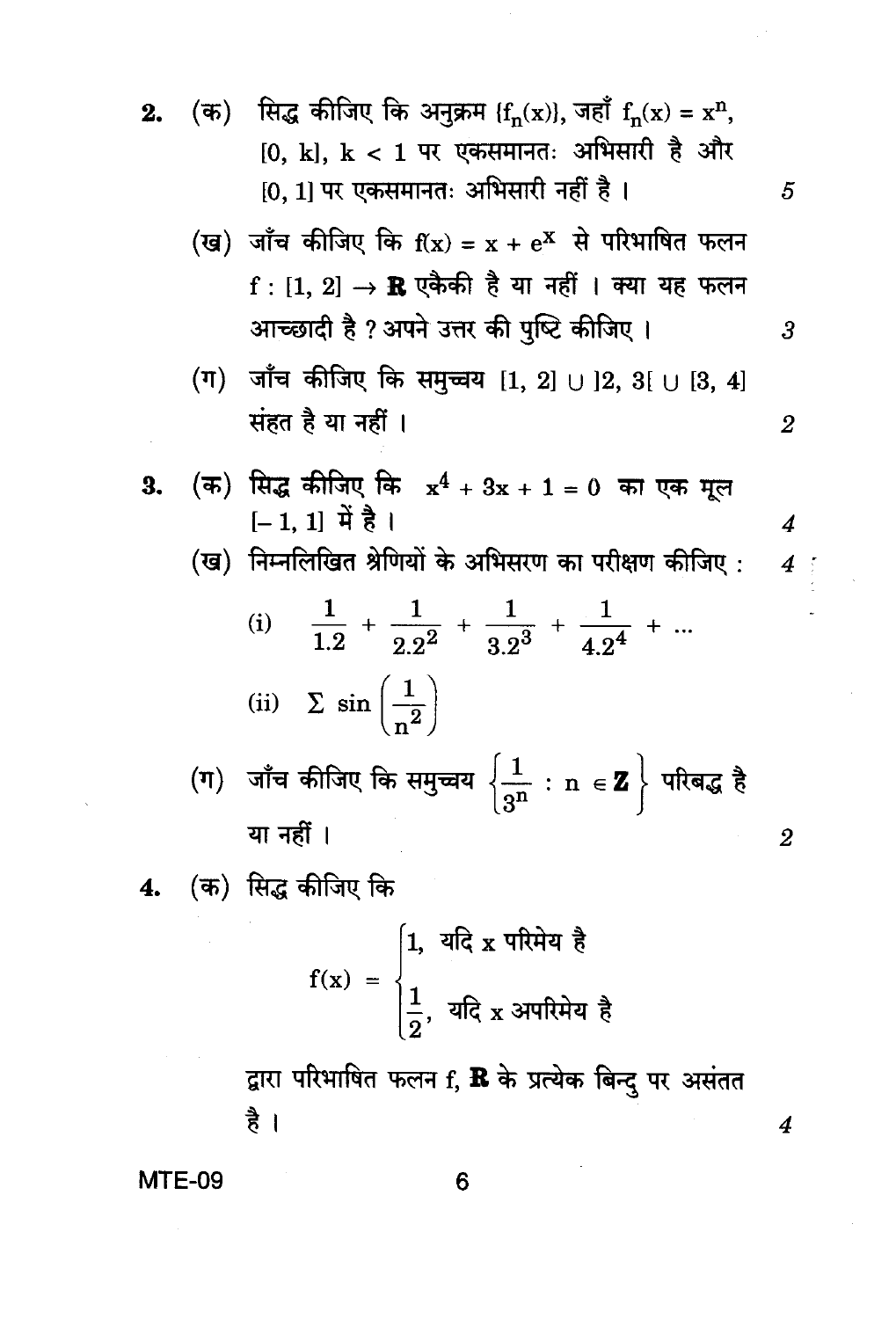(ख) मान लीजिए 
$$
a_n = \frac{x^n}{n!}
$$
, जहाँ  $|x| < 1$ .  
\nपरिभाषित कीजिए  $s_n = \frac{5 + 3a_n}{3 + 4a_n}$ .  
\nदिखाइए क  $(s_n)$  अभिसरण करता है और  
\n $\lim_{n \to \infty} s_n = \frac{5}{3} \frac{1}{5} \frac{1}{n!}$ 

(ग) दिखाइए कि

$$
\lim_{x \to \infty} \left( \frac{x+4}{x+2} \right)^{x} = e^2
$$
 2

(ख) श्रेणी 
$$
\sum_{n=1}^{\infty} \frac{(-1)^{n+1}}{4n+7}
$$
 के निरपेक्ष और सप्रतिबंध  
अभिसरण की जाँच कीजिए ।

$$
x < -\log(1-x) < x(1-x)^{-1}, \quad 0 < x < 1.
$$

6. (क) मूल्यांकन कीजिए :  

$$
\lim_{x \to 0} \left( \frac{1}{x^2} - \frac{1}{\sin^2 x} \right)
$$
 4

P.T.O.

 $\overline{2}$ 

 $\overline{\mathbf{4}}$